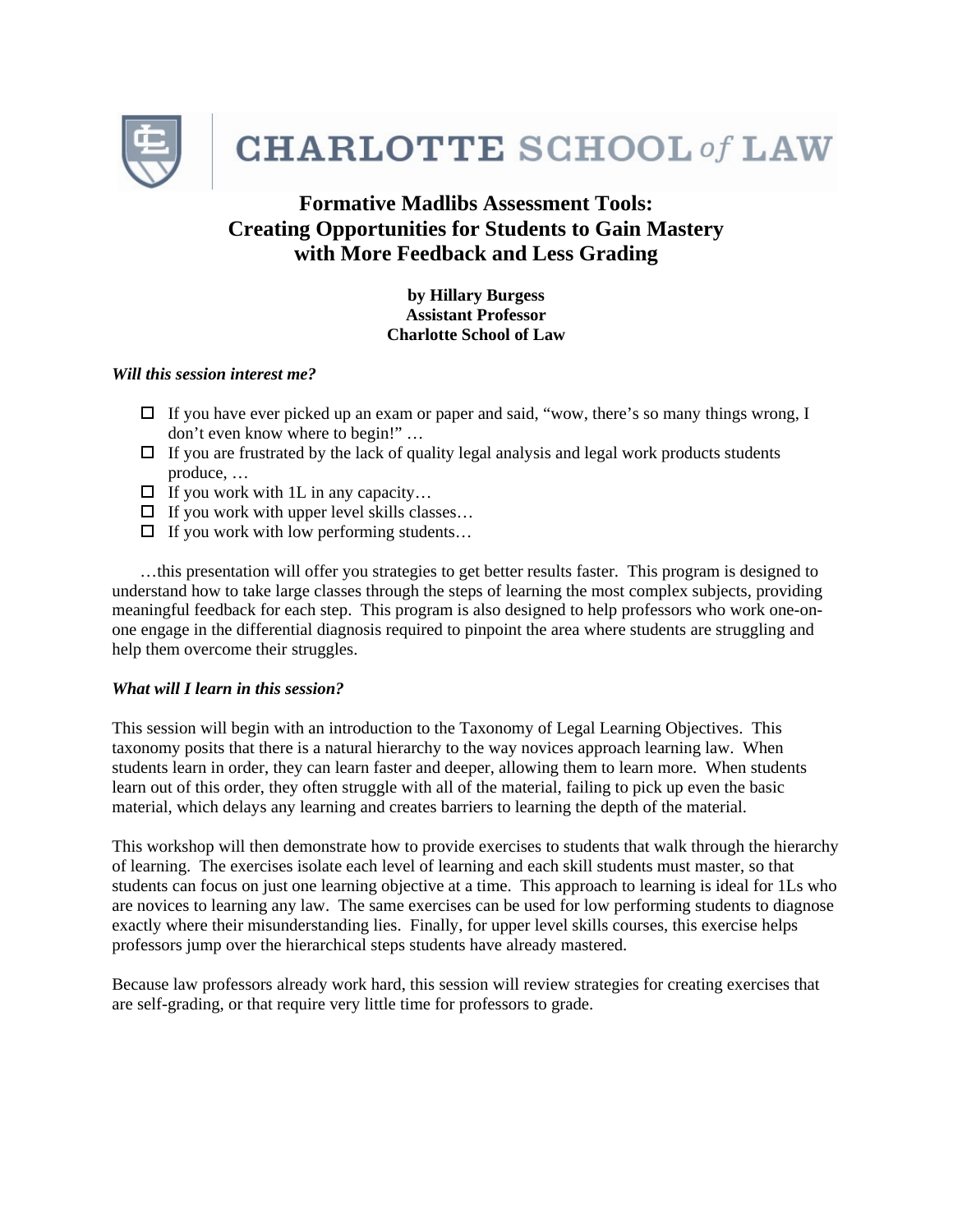## **Optimizing Student Learning By Understanding Cognitive Load:**

Legal education maintains fairly consistent learning objectives from the first semester through the sixth semester. This consistency over-taxes 1L students, is optimal for 2L students, and is under-taxing for 3L students. For struggling students, this consistency simply repeats teaching methods that have not worked for the student in prior attempts.



## **Legal Analysis Works Backward**

Novices learn optimally when they learn in the order of hierarchical objectives. Experts can approach new learning within a discipline in any order. In fact, experts often prefer to work backward.

|                      | Level 1                         | LEVEL 2                | LEVEL 3     | LEVEL 4                            | LEVEL 5                         | Level 6             |
|----------------------|---------------------------------|------------------------|-------------|------------------------------------|---------------------------------|---------------------|
| FACTUAL              |                                 | Identify<br>case facts |             |                                    |                                 |                     |
| CONCEPTUAL           | Remember<br>wording of<br>rules |                        |             | Identify<br>relevant<br>case facts |                                 | Synthesize<br>rules |
| PROCEDURAL           |                                 |                        | Spot issues |                                    | Apply rule<br>to novel<br>facts |                     |
| <b>METACOGNITIVE</b> |                                 |                        |             |                                    |                                 |                     |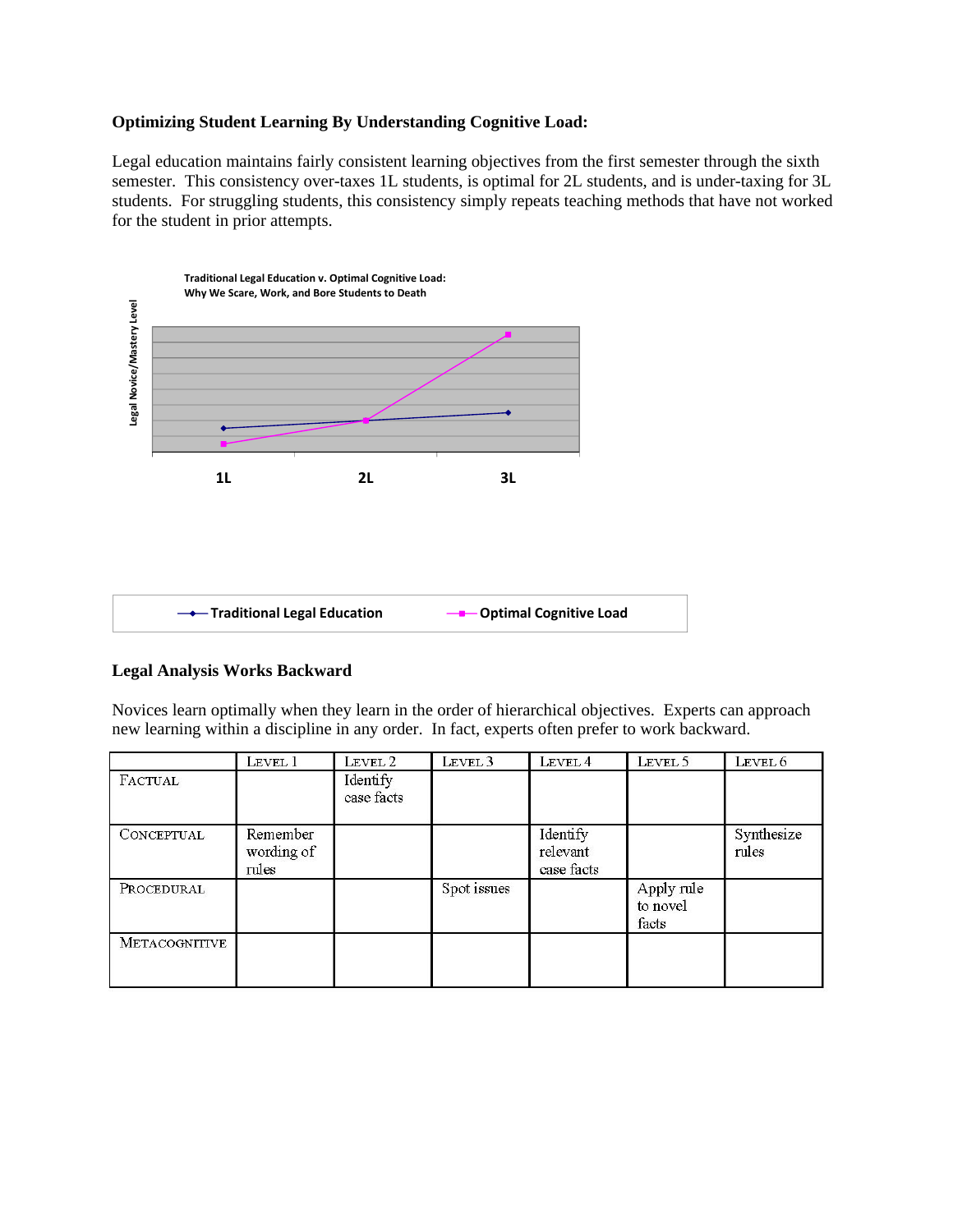# **IRAC with FULLER Analysis:<sup>1</sup>**

What does Analysis mean?

I R A – (Facts, Understanding, Logic, Link Evidence to Rule)  $\mathcal{C}$ 

## *Identify the purpose of each sentence:*

Identify the purpose of each sentence. If you identify the purpose as Analysis, indicate whether the analysis is a fact, an understanding, or explains a logical leap, or links the evidence back to the rule.

The defect must manifest itself within a reasonable time (purpose:  $\qquad \qquad$ ). The crack manifested itself three months after J bought the property, which was only 9 months after the house was built (purpose:  $\qquad \qquad$ ). However, it was not until the second appearance of the crack (one year after the house was built) that J realized the crack might be indicative of a larger problem (purpose: \_\_\_\_\_\_\_\_\_\_\_\_\_). The foundation of the house is something that few people expect to repair or replace, so the expectation is that it will last longer than even the roof, which is expected to last 15-20 years (purpose: \_\_\_\_\_\_\_\_\_\_\_\_\_). Hence, a foundation problem that manifested itself within 9 months and became known one year after the house was built would fall within a reasonable time period to apply the IWQ (purpose: \_\_\_\_\_\_\_\_\_\_\_\_\_).

## *Fill in the missing purposes:*

l

This analysis is almost complete. It is missing a link. Write a link by using the party names and situational facts in the language of the rule.

Implied Warranty of Habitability requires that landlord provide premises that are free from material health and safety problems. Here, the facts indicate that there was a crack in the wall of the bedroom (fact). The contractor indicated that the crack did not create a rental housing code violation, much less a substantial violation (fact). Additionally, the facts do not indicate that the crack was causing anything to fall off of the wall or let elements in or out of the house (assumed fact). Without such evidence, a crack is a mere blemish (inference). Thus, (write a link here)\_\_\_\_\_\_\_\_\_\_\_\_\_\_\_\_\_\_\_\_\_\_\_\_\_\_\_\_\_\_\_\_\_\_\_\_\_\_\_\_\_\_\_\_\_\_\_\_\_\_\_\_\_.

<sup>&</sup>lt;sup>1</sup> Modified from Michael Hunter Schwartz' FIL Analysis, discussed in Expert Learning for Law Students.